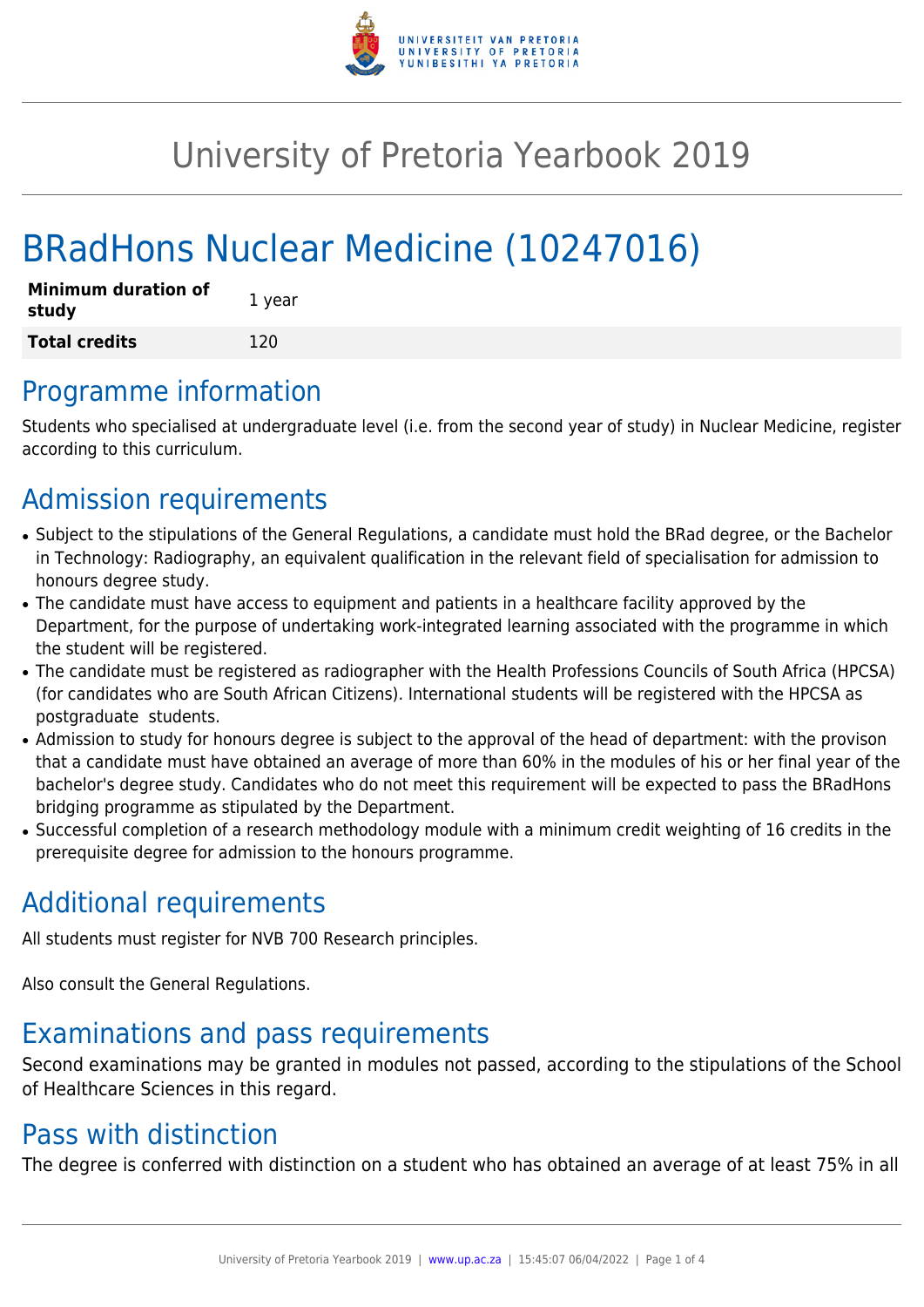

the modules for the degree.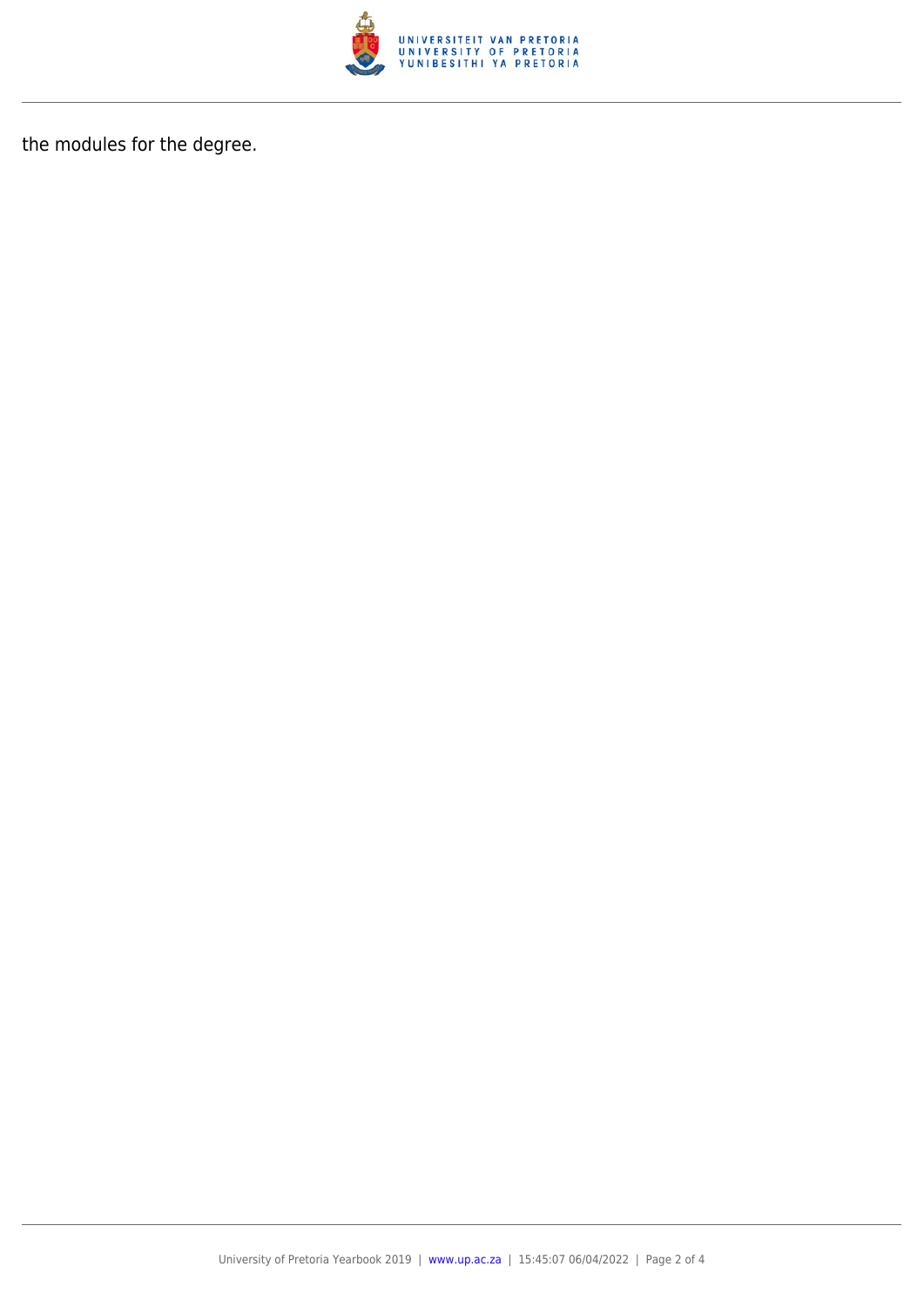

# Curriculum: Final year

**Minimum credits: 120**

### **Fundamental modules**

### **Research principles 700 (NVB 700)**

| <b>Module credits</b>         | 5.00                           |
|-------------------------------|--------------------------------|
| <b>Prerequisites</b>          | No prerequisites.              |
| <b>Contact time</b>           | 1 discussion class per week    |
| <b>Language of tuition</b>    | Module is presented in English |
| <b>Department</b>             | Radiography                    |
| <b>Period of presentation</b> | Semester 1                     |
| <b>Module content</b>         |                                |

Development and submission of a research protocol.

### **Core modules**

#### **Instrumentation 700 (INX 700)**

| <b>Module credits</b>         | 25.00                                                                 |
|-------------------------------|-----------------------------------------------------------------------|
| <b>Prerequisites</b>          | No prerequisites.                                                     |
| <b>Contact time</b>           | 1 practical per week, 1 discussion class per week, 1 lecture per week |
| <b>Language of tuition</b>    | Module is presented in English                                        |
| <b>Department</b>             | Radiography                                                           |
| <b>Period of presentation</b> | Year                                                                  |
|                               |                                                                       |

#### **Module content**

PET/CT. PET/MRI. Hybrid image reconstruction technology.

#### **Nuclear medicine 700 (KDE 700)**

| <b>Module credits</b><br>30.00                               |                                                                       |
|--------------------------------------------------------------|-----------------------------------------------------------------------|
| <b>Prerequisites</b><br>No prerequisites.                    |                                                                       |
| <b>Contact time</b>                                          | 1 lecture per week, 1 discussion class per week, 1 practical per week |
| <b>Language of tuition</b><br>Module is presented in English |                                                                       |
| <b>Department</b><br>Radiography                             |                                                                       |
| <b>Period of presentation</b><br>Year                        |                                                                       |